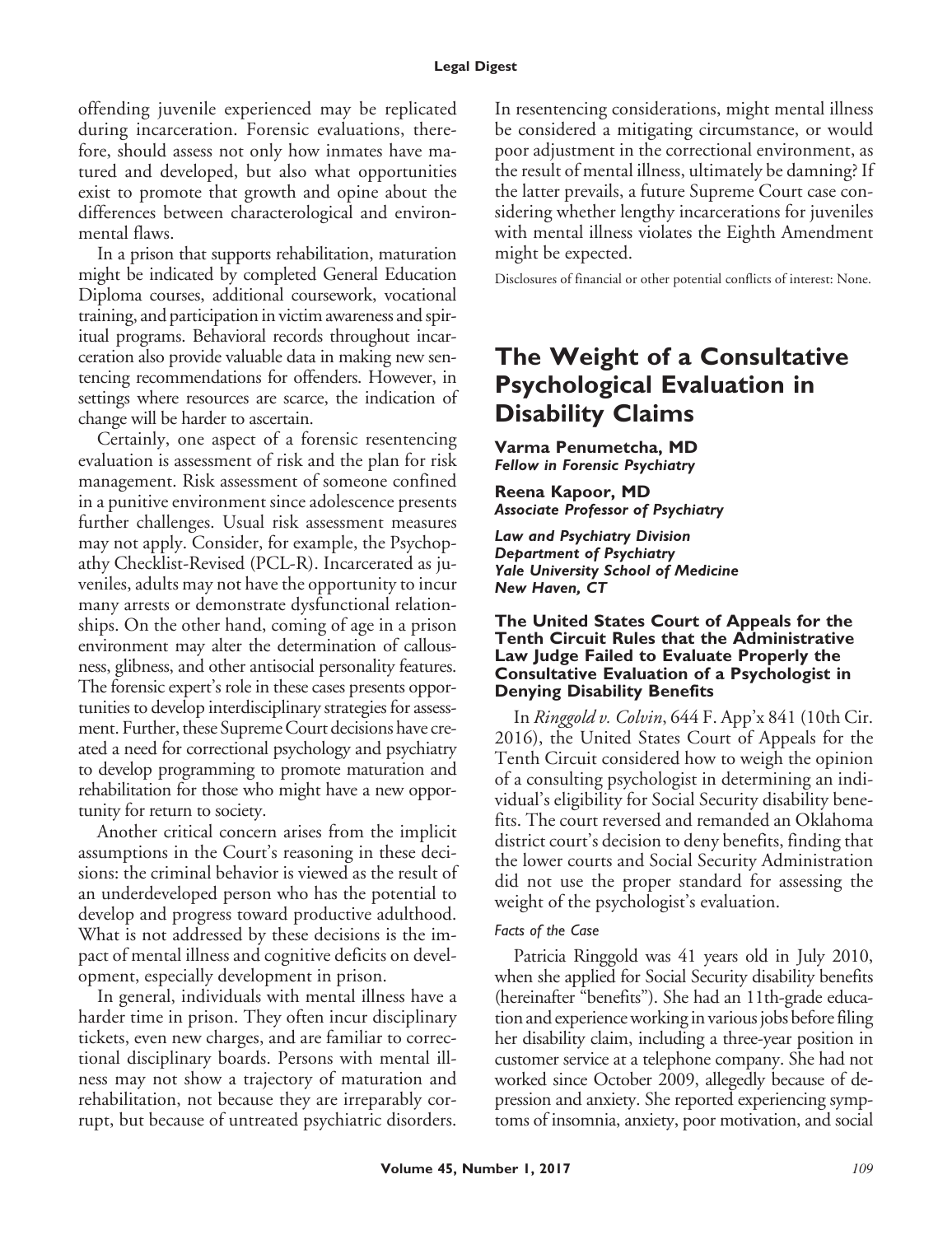withdrawal since approximately 2003, and she had inconsistently engaged in mental health treatment over the years. She also had a significant history of methamphetamine and marijuana use.

Ms. Ringgold's application for benefits was initially denied. She appealed the denial and was granted a *de novo* hearing before an administrative law judge (ALJ), a standard part of the Social Security Administration's appeals process. The ALJ reviewed her case and affirmed the denial, but later the appeals council remanded the case to the ALJ with instructions to obtain another opinion from a consulting psychologist and explain the weight given to the opinion.

Ms. Ringgold was evaluated by Dr. Stephanie Crall in February 2013. The ALJ held a hearing that September, where Ms. Ringgold and a vocational expert testified. In addition, the ALJ reviewed several medical opinions about Ms. Ringgold's mental health, including Dr. Crall's report, a September 2010 report from Dr. Cynthia Repanshek (another consulting psychologist), and outpatient mental health records from Ms. Ringgold's treatment at Hope Community Services.

In December 2013, the ALJ issued a report affirming the Social Security Administration's initial decision to deny benefits. The ALJ used the Social Security Administration's five-part test for disability determinations, concluding that Ms. Ringgold had depression, anxiety, and other mental conditions, but that she had enough residual functional capacity to perform some types of work. The ALJ noted inconsistencies between the accounts Ms. Ringgold gave of her psychiatric history and illicit drug use to various evaluators. She told Dr. Repanshek that she used methamphetamine and marijuana heavily, but she later minimized her substance use when evaluated by Dr. Crall. Records from Hope Community Services noted that Ms. Ringgold had sores on her arms (a typical sign of methamphetamine use) in February 2013, around the same time that she told Dr. Crall she was no longer using drugs.

After reviewing all of the available evidence, the ALJ found Ms. Ringgold's report of her functional impairments not to be credible. In reaching his conclusions, the ALJ appeared to discount Dr. Crall's opinion that Ms. Ringgold had "marked" impairment in her ability to complete complex workrelated tasks and interact with people. The ALJ determined that Ms. Ringgold was not disabled within the meaning of the Social Security Act and that she could work in jobs that require minimal public interaction, such as hospital cleaning and price marking.

Ms. Ringgold appealed the ALJ's decision to an Appeals Council, which declined to hear the case. She then appealed to the United States District Court for the Western District of Oklahoma, which reviewed the record *de novo*. In June 2015, the court affirmed the Social Security Administration's decision to deny benefits. Ms. Ringgold appealed to the Tenth Circuit Court of Appeals, arguing that the ALJ had erred in giving too little weight to the opinion of Dr. Crall.

In her appeal, Ms. Ringgold argued that the ALJ failed to evaluate Dr. Crall's opinion properly, citing the detailed procedural rules for making Social Security disability determinations. Because Dr. Crall had evaluated Ms. Ringgold in person as opposed to basing her conclusions on a medical record review alone, her opinion is considered an "examining medical source opinion" for the purpose of benefits determinations. Such "examining source" opinions are presumptively given greater weight than doctors' opinions based solely on record review. To disregard the findings of an examining source, the ALJ must explicitly state reasons for discounting or dismissing the opinion. Ms. Ringgold argued that the ALJ had not given any reason in his report for discounting Dr. Crall's findings, instead focusing on the reasons he doubted Ms. Ringgold's credibility.

The Social Security Commissioner responded to these arguments by noting several reasons that the ALJ could have discounted Dr. Crall's findings. For example, Dr. Crall did not make any effort to verify Ms. Ringgold's claims with outside sources, such as her treating mental health providers. The Commissioner also noted that Dr. Crall's findings were inconsistent with "every other medical source opinion in the record" (*Ringgold*, p 846). Finally, the Commissioner argued that, even if the ALJ had erred in discounting Dr. Crall's opinion and mistakenly found Ms. Ringgold capable of unskilled work, the error was harmless because enough such jobs are available in the economy for Ms. Ringgold to find work.

## *Ruling and Reasoning*

The Tenth Circuit Court decided the case based on the parties' briefs alone, without oral argument. The court ultimately agreed with Ms. Ringgold, finding that the ALJ erred in his examination of Dr. Crall's opinion. The court noted that the ALJ has the